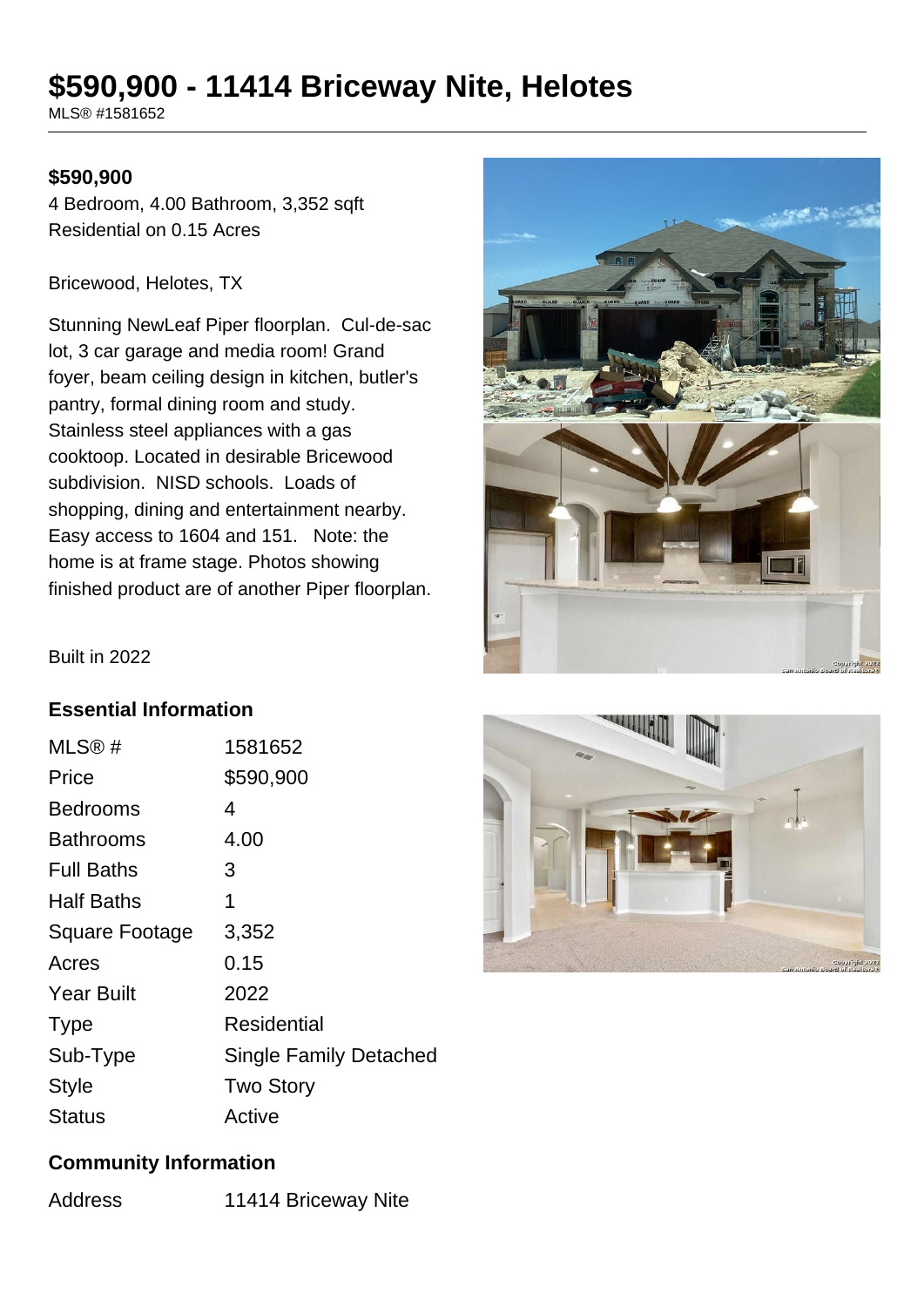| Area                      | 0105                                                                                                                                                                                             |
|---------------------------|--------------------------------------------------------------------------------------------------------------------------------------------------------------------------------------------------|
| Subdivision               | <b>Bricewood</b>                                                                                                                                                                                 |
| City                      | <b>Helotes</b>                                                                                                                                                                                   |
| County                    | <b>Bexar</b>                                                                                                                                                                                     |
| <b>State</b>              | <b>TX</b>                                                                                                                                                                                        |
| Zip Code                  | 78023                                                                                                                                                                                            |
| <b>Amenities</b>          |                                                                                                                                                                                                  |
| Amenities                 | Park/Playground, Basketball Court                                                                                                                                                                |
| Parking                   | Two Car Garage                                                                                                                                                                                   |
| # of Garages              | 2                                                                                                                                                                                                |
| Pool                      | <b>None</b>                                                                                                                                                                                      |
| <b>Interior</b>           |                                                                                                                                                                                                  |
| Interior                  | Three Living Area, Eat-In Kitchen, Breakfast Bar, Walk-In Pantry, Game<br>Room, Utility Room Inside, High Ceilings, Open Floor Plan, Media<br>Room, Secondary Bedroom Down, Separate Dining Room |
| Appliances                | Ceiling Fans, Washer Connection, Dryer Connection, Cook Top, Built-In<br>Oven, Microwave Oven, Disposal, Dishwasher                                                                              |
| Heating                   | Central                                                                                                                                                                                          |
| Cooling                   | <b>Two Central</b>                                                                                                                                                                               |
| <b>Fireplaces</b>         | Not Applicable                                                                                                                                                                                   |
| # of Stories              | 2                                                                                                                                                                                                |
| <b>Stories</b>            | 2                                                                                                                                                                                                |
| <b>Exterior</b>           |                                                                                                                                                                                                  |
| <b>Exterior</b>           | Brick, 4 Sides Masonry, Stone/Rock                                                                                                                                                               |
| <b>Exterior Features</b>  | Covered Patio, Sprinkler System, Double Pane Windows, Privacy Fence                                                                                                                              |
| Lot Description           | Cul-de-Sac/Dead End                                                                                                                                                                              |
| Roof                      | Composition                                                                                                                                                                                      |
| Construction              | <b>New</b>                                                                                                                                                                                       |
| Foundation                | Slab                                                                                                                                                                                             |
| <b>School Information</b> |                                                                                                                                                                                                  |
| <b>District</b>           | Northside                                                                                                                                                                                        |
| Elementary                | <b>FIELDS</b>                                                                                                                                                                                    |
| Middle                    | <b>FOLKS</b>                                                                                                                                                                                     |
| High                      | John Marshall Harlan HS                                                                                                                                                                          |

## **Additional Information**